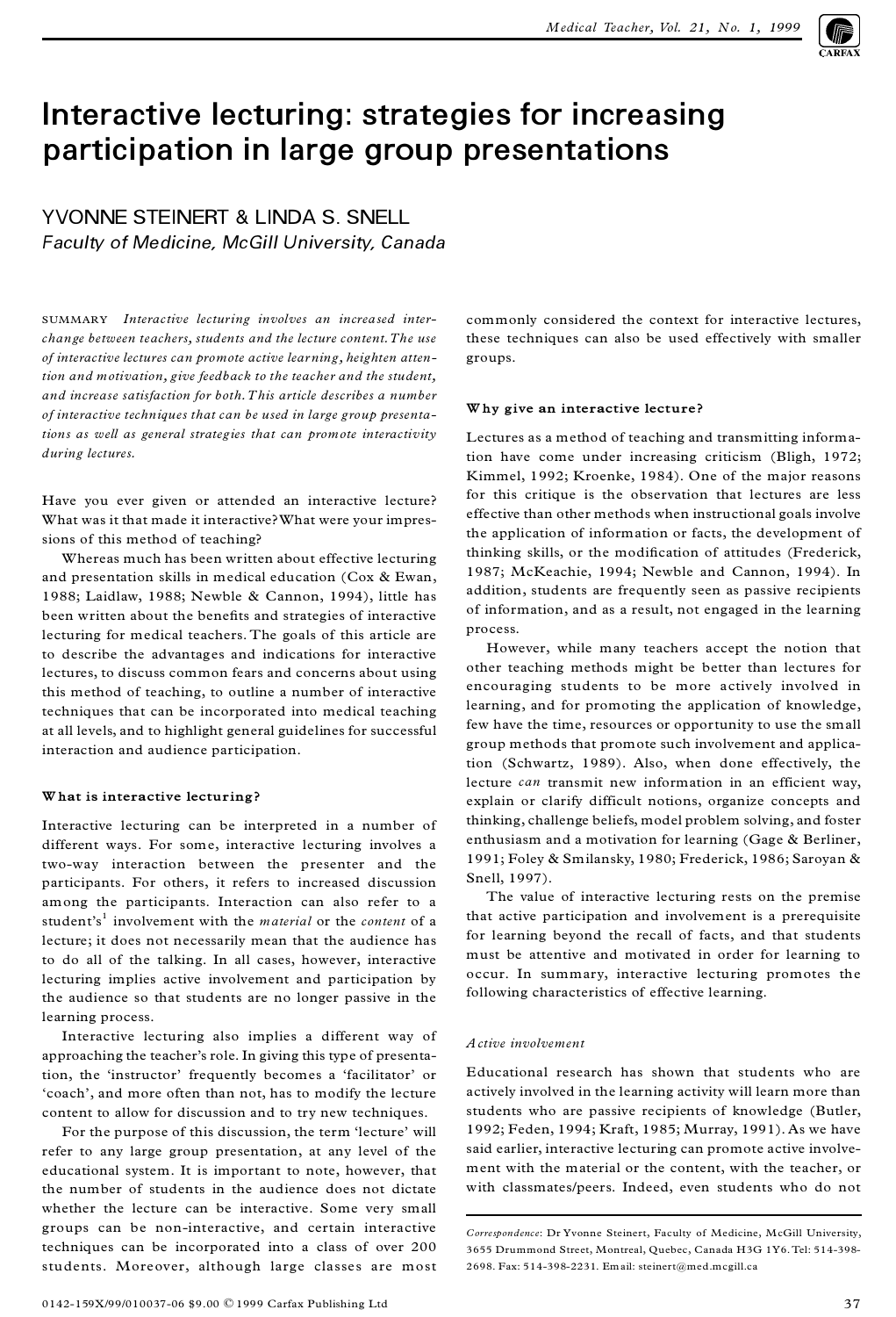talk in class are often stimulated by questions or problemsolving exercises as they think about what they would answer in a particular situation.

## *Increased attention and motivation*

Other studies in education have demonstrated that increased attention and motivation enhance memory (Gage & Berliner, 1991; Mannison *et al*., 1994; Meyers & Jones, 1993). In fact, some authors have said that increased arousal and motivation are *the* essential ingredients for learning, and often are more important to retention than intelligence. Attention span studies have shown that students' interest and attention in the traditional lecture diminishes significantly after 20 minutes (Frederick, 1986; Foley & Smilansky, 1980; Stuart & Rutherford, 1978). Energy shifts—or changes of pace—are essential if student attention is to remain focused. By changing pace and incorporating a variety of techniques that arouse attention, interactive lectures can stimulate interest and help to maintain attention. By encouraging applications to 'real life' situations or focusing on controversial issues, interactive lectures also motivate students to read and learn more.

## *A `different' kind of learning*

In addition to increasing student involvement, attention and motivation, interactive lecturing promotes a 'higher level' of thinking (Lowman, 1984; Michaelsen *et al*., 1982; Ramsden, 1992).This includes the analysis and synthesis of material, application to other situations and evaluation of the material presented. Interactive lecturing can facilitate problem-solving and decision-making, communication skills and 'thinking on your feet'. This is particularly important in medical education where the application and use of information is as important as the retention and recall of facts.

## *FeedbackÐto the teacher and the student*

The importance of feedback to learning has been frequently noted (Jason & Westberg, 1991; Lowman, 1984). Interactive techniques allow teachers to receive feedback at a number of levels: on student needs (at the beginning, middle or end of a lecture), on how the information has been assimilated, and on future learning directions. Students, on the other hand, can get feedback on their own knowledge or performance. For example, computerized audience response systems allow for the rapid collation and broadcast of students' responses to questions (Jason & Westberg, 1995). Quizzes at various intervals during the lecture also allow for immediate feedback.

## *Increased student*—and *teacher*—satisfaction

In a recent study of surgical teaching, Papp & Miller (1996) found that faculty who involve students in their lectures by questioning were perceived more favourably by students than those who did not. These authors also report that students who attend lectures by faculty who ask many questions believe that the lecture is more stimulating. Butler (1992) found that student satisfaction with the lecture format increased when the students were actively involved in the teaching session.

38

At the same time, experienced teachers will tell you that once you have tried an interactive lecture, it is difficult to go back to a more traditional style where the audience is more passive and less involved. In many ways, interactive lectures keep the teachers interested and awake as well!

In summary, interactive lecturing encourages active participation on the part of the teacher and the student. This method of teaching arouses student attention and allows for instant feedback on whether the lecture material has been understood. It also promotes a higher level of thinking, problem solving and application of material taught. Indeed, interactive lecturing is a way to capitalize on the strengths of small group learning in a large group format (Butler, 1992).

#### **What prevents us from giving interactive lectures?**

#### *Fear*

Whereas most teachers accept the theoretical benefits of interactive lectures, many will not engage in such lectures for a number of reasons. Most frequently, teachers report a fear of *losing control* when giving such a lecture. They fear that if the class is allowed to participate actively and ask questions, the presenter will no longer be `in control', of either the students or the material, and that chaos may reign. Fear of not *covering all of the material*, or of sacrificing important content, is another commonly encountered lament. It is true that the `number of facts' need to be reduced in order for a lecture to become interactive; we also know that if we present too much information, students will retain less (McKeachie, 1994; Newble & Cannon, 1994; Russell *et al*., 1984).

Additional fears include anxiety about not knowing the answer to a question posed by the students, concern that a `dominant' group will take over and apprehension that no one will respond to a question asked.

#### *The `context' of learning*

Time constraints are frequently mentioned as a reason for not giving an interactive lecture; but again, this concern is more commonly related to the fear of not 'covering' all of the material. Audience expectations, the subject matter and the physical setting may also hinder an attempt to be interactive. Many teachers believe that the basic sciences cannot be taught interactively, and that it is easier to teach the clinical sciences using this format. Others believe that undergraduate students, because of their more limited knowledge, cannot participate in an interactive lecture, which may appear more appropriate for postgraduate students and practicing physi cians. And yet, teaching experiences and the relevant literature do not support this position.

#### **What are commonly used interactive techniques?**

The following section provides an overview of the most commonly used interactive techniques in medical education. Although the indications and limitations of these diverse methods may differ, the common ingredient to all is the goal of increasing student participation, attention and motivation in the lecture process. These methods include the following.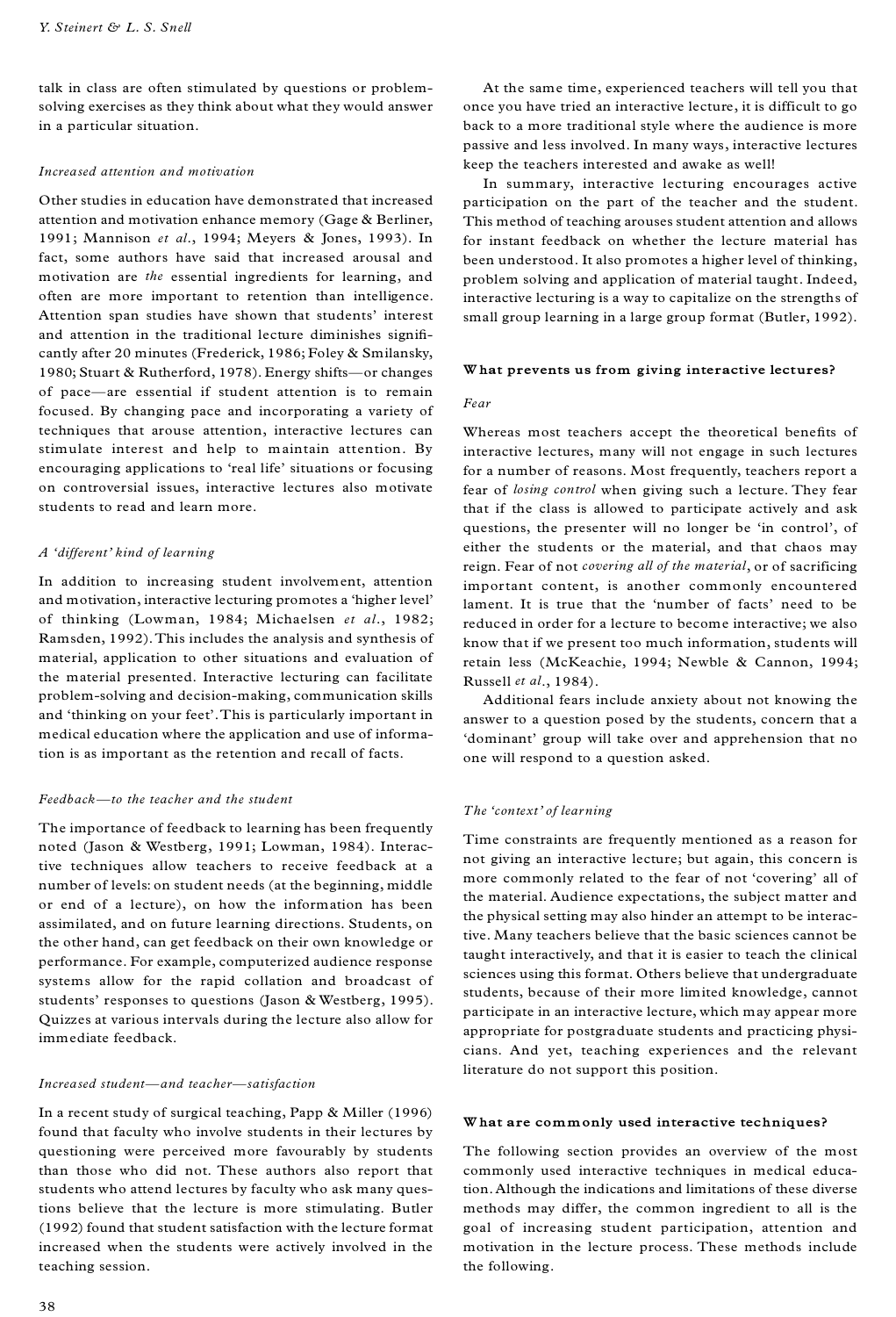## *1. B reaking the class into smaller groups*

Small group teaching has distinct advantages over lecturing in terms of promoting comprehension, application and problem solving (Butler, 1992; McKeachie, 1994). Yet, for many of its proponents, small group teaching is not a cost effective method of teaching. Incorporating small groups into lectures can, therefore, be beneficial for promoting the discussion of ideas and concepts, for examining issues and presenting alternatives, for encouraging the application of new concepts, and for fostering problem solving and communication skills. Group discussions also give the teacher an additional way of assessing student attitudes and beliefs.

Two interesting examples of this technique have been presented by Schwartz (1989), teaching biochemistry to a large number of students, and by Stein *et al*. (1990), who incorporated small group teaching methods in a large group setting in clinical pharmacology. The general strategy is to break the class into small groups, using a judicious rearrange ment of seating if necessary (Gibbs *et al*., 1988; Newble & Cannon, 1994). Small groups of between two and four people may be formed among neighbours without any move ment while larger groups can be formed quite quickly. The selection of the most appropriate grouping will largely depend on what you wish to achieve. Small groups may be asked to discuss a limited topic for a few minutes (in what is often called `buzz groups' because of the noise in the room) or they may consider broader issues for a longer period of time.The small groups can also join to form larger groups to further discuss the same topic or to consider a different approach to the same task (Gibbs *et al*., 1988; Jackson & Prosser, 1989; Michaelsen *et al*., 1982).

Although breaking the class into small groups is a powerful and very effective technique, it is not frequently attempted. Once tried, however, more traditional lectures seem far too silent!

#### *2. Questioning the audience*

Questioning the audience is probably one of the most frequently used interactive techniques. It is also the easiest to implement. Questions can stimulate interest, arouse attention, serve as an `ice breaker', and provide valuable feedback to the teacher and student alike (Knox, 1986). Questioning can take many forms.

· *Straightforward questions*: the value of effective questioning has been highlighted by many authors (Foley & Smilansky, 1980; Schwenk & Whitman, 1987). Some examples of straightforward questions include the following: `What are the common causes of right lower quadrant pain?' `Which therapy would you choose for the treatment of hypertension, and why?' In asking questions of the audi ence, it is important to remember to pose them in a non-threatening way, to *wait* for a response, and to make sure that more than one student has an opportunity to respond!

Another way of using questions is to allow students to ask questions of the teacher. The majority of lecturers save time at the end of their presentation for questions from the audience, and yet, many of these presenters are often disappointed by the lack of-or quality of-the questions. It is far more useful to intersperse the lecture with time for questions, from both the teacher and students.

· *B rainstor ming*: brainstorming refers to that process whereby students generate a list of issues—in response to a specific question or topic—and judgement of the responses is initially suspended (Newble & Cannon, 1994; Schwenk & Whitm an, 1987). Only after the list is completed are comments or critiques invited.

Brainstorming can be used at different points in the lecture. At the beginning, it can be used to invite everyone in the group to participate and to put them at ease. For example, the lecturer might start a presentation by asking the class to list all the possible complications of diabetes. While this is happening, the teacher $-$ or a student $-c$ an scribe these responses on a flipchart, blackboard or transparency, for critical review after an initial phase of accepting all ideas and statements. In reviewing the list, the lecturer may decide to organize his/her presentation around comments made or highlight the key issues that will be addressed. Brainstorming at the beginning of a session has the added benefit of providing an evaluation of the students' knowledge of a particular area prior to teaching.

Brainstorming in the middle of a lecture can be helpful to change the pace, to regain the group's attention, or to apply certain 'facts' presented so far. For example, the teacher might ask the following: 'What are the common side effects of antidepressant medication?' Brainstorming at the end of a lecture allows the students to summarize the information discussed, to develop a framework for the material covered, and to provide feedback on what was understood or learned.

· *Rhetorical questions*: rhetorical questions have been defined as those questions that are asked merely for effect with no answer expected (Webster's Dictionary, 1977).

Rhetorical questions stimulate thought without requiring an answer. They are frequently introduced at the beginning of a lecture or particular segment of the lecture, to stimulate interest in the subsequent presentation. For example, one might start a lecture on *Sur viving Change* by asking the audience whether any of them have experienced a change in the last year—and whether any of them have survived.

- · *Surveying the class*: this technique is particularly useful for identifying audience needs and interests, for allowing teachers to assess the students' baseline level of knowledge around a particular topic, and for arousing motivation. For example, asking the students how many of them have ever had a fracture at the beginning of a class on orthopaedic trauma gets their attention very quickly!
- · *Quizzes and short answers*: Quizzes or short answers can be used at the beginning or end of a class to provide a `check-up' on learning, to summarize or synthesize the information presented, and to point out gaps in understanding for both the teacher and the student. Testing students at the end of a lecture can help to increase their retention of the information covered (Bligh, 1972; Gibbs *et al*., 1987).

#### *3. Using audience responses*

Interactive computer systems are one of the newer ways by which to promote interaction in a large group (Jason &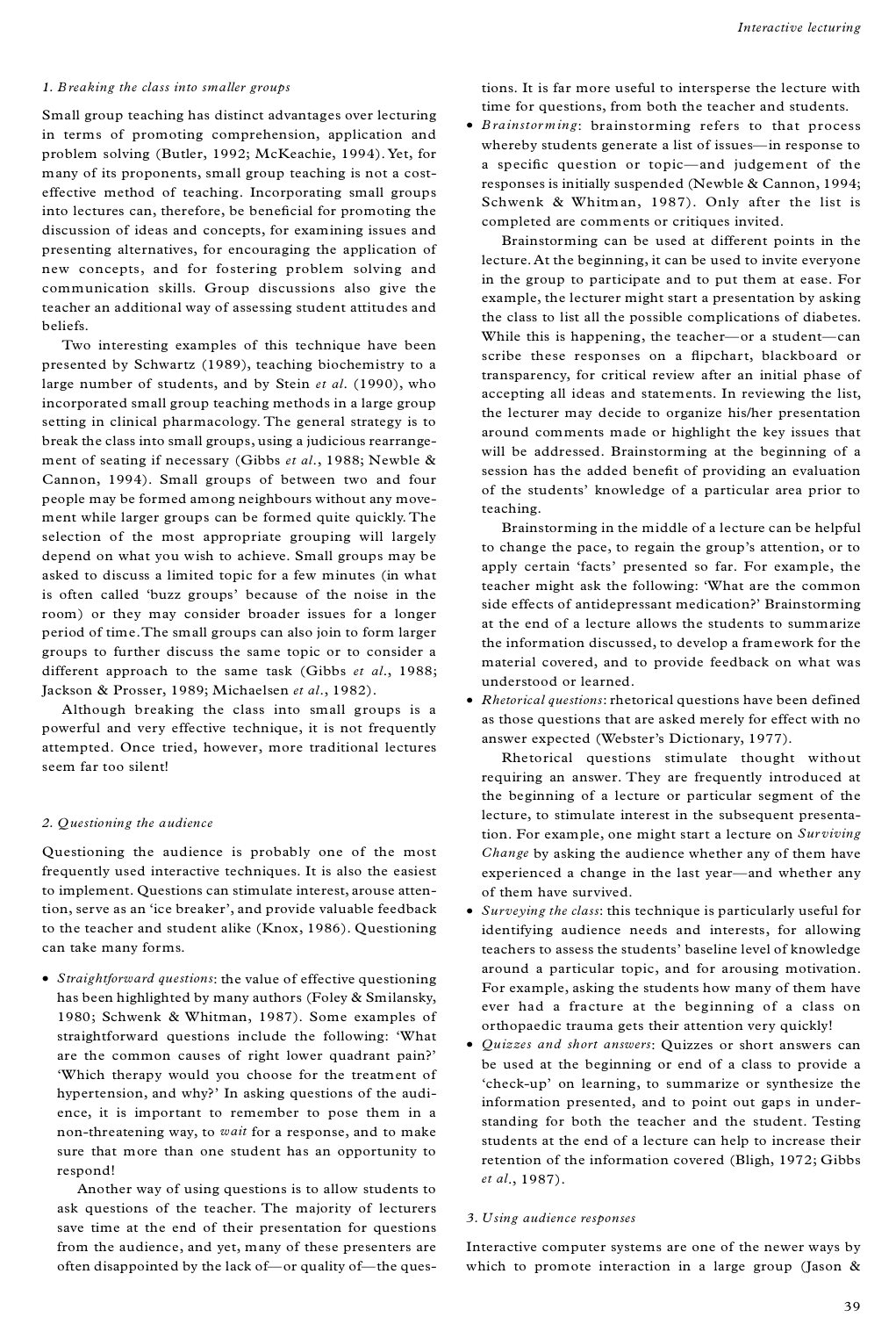Westberg, 1995). By using this method, audience attention is quickly aroused and the learner can receive immediate feedback on his/her knowledge in an anonymous fashion. Students can also compare their responses to their classmates in an easy and effective manner (Ytterberg *et al*., 1994).

The disadvantage of this method, on the other hand, is that it can become too 'gimmicky' and some people only see it as a gadget. It also takes more preparation on the part of the teacher because the questions have to be carefully selected and programmed prior to the presentation. Another disadvantage to this method is the fact that the questions are usually closed in nature and spontaneous responses cannot be easily incorporated into the pre-set format.

An alternative approach to the interactive computer system, that is much less costly, is the use of flash cards. For example, the teacher can project a 'multiple choice' or 'truefalse' question on the overhead projector, and for each response, the students raise a different coloured card.

#### *4. Use of clinical cases*

Clinical cases can be used in different ways to bring relevance to the discussion (Douglas *et al*., 1988; Stein *et al*., 1990). Indeed, this is probably the second most common method (after questioning) used by medical teachers. The use of cases heightens interest and promotes problem solving in an effective manner. It also encourages clinical reasoning and makes the learning of medicine 'real', important for junior students with limited clinical experience and for seasoned practitioners who can easily see application to their own clinical practices.

During the lecture, students can be asked to analyze or discuss a case that is presented on paper, on video or live. Case presentations can be structured in different ways, and the objectives for its use should be clearly delineated beforehand. For example, a *brief case description* can be used to illustrate a particular point or support certain principles being addressed, at any time during the lecture. It can also be used to get students to hypothesize about what is going on and to problem solve.

Alternatively, students can be asked to *work through a case* in class, where the lecturer starts by giving some information, asks students for their hypotheses and areas for further inquiry, provides additional information, and slowly works through the case with the students. Examples of this include the following:

- · *Cliff hanger cases*: students are asked to read a case that outlines a complex situation and that includes a problem calling for decision. The case narrative stops at the decision point but students are asked what they would do and why. In class, students have to defend the factual basis and reasoning that led to their decision (Segall *et al*., 1975;Wilkerson & Miller, 1984).
- · *Incident type cases*: students are presented with a short description of a problem situation. If they ask the right questions, they are supplied with more information. As a group, the students take the role of the decision maker trying to sort out the problem. Sometimes they are divided into teams and asked to defend their positions. Often they work alone. The class, however, must come to a decision that is mutually agreeable (Segall *et al*., 1975; Wilkerson & Miller, 1984).

· *Inviting patients* to class heightens student interest and motivation. This is particularly helpful when the learners can interact with the patient.

## *5. Use of written materials*

Written materials are helpful to assist in the organization of key concepts, to promote the retention of information, and to remove pressure on the teacher to 'cover everything'. For example, handouts of slides (Amato & Quirt, 1990) allow students to participate more in thinking about the concepts under discussion rather than writing down every word of the lecture.

The literature on handouts (Beard & Hartley, 1984; Butler, 1992) suggests that students achieve higher test scores from lectures accompanied by handouts, that students appreciate them, and that the design of the handout can influence note-taking practices. For example, in one study, students preferred to write in the space between headings, and the more space left, the more notes were taken (Newble & Cannon, 1994). Similarly, Butler (1992) found that incomplete handouts promoted greater attention and retention of the material taught. In an interactive lecture, handouts can also structure the discussion and/or supplement the lecture content.

The timing of when to distribute the handout often depends on its purpose. It is useful prior to the lecture if the student is to come prepared with a fund of knowledge; it is more effective at the outset of the lecture if the handout is incomplete; and it is most valuable at the end of the lecture if the handout contains supplemental information for further reading. Critical to its success, however, is the use of the handout *in* class.

#### *6. Organizing debates, reaction panels and guests*

Debates can be conducted in a number of ways. For example, the class can be divided in two (e.g. along the two sides of the lecture hall) and the students on either side can be asked to support two different sides of the issue (Frederick, 1986, 1987;Wilkerson & Miller, 1984). Assignment of `sides' might take place ahead of time or students can be asked to seat themselves according to their point of view. The class can then proceed by the instructor asking for several state ments from persons seated on each side. Although neither side may contain the whole truth, it can be energizing to defend a particular perspective. Students choosing a middle ground should be invited to defend their reasoning. Summary arguments could be made by several students from each 'side'.

Alternatively, a number of students can be chosen from the class to debate an issue in front of the class (Herbert, 1990). Peer-led debates and discussions have the advantage of enlisting class support and interest.

## *7. Using simulations and role plays*

Simulations and role plays allow students to try out a real life situation in a 'safe setting' and to receive feedback on their experiences (Hand®eld-Jones *et al*., 1993; Steinert, 1993a). By presenting students with a situation that they are likely to face in the future, simulations can heighten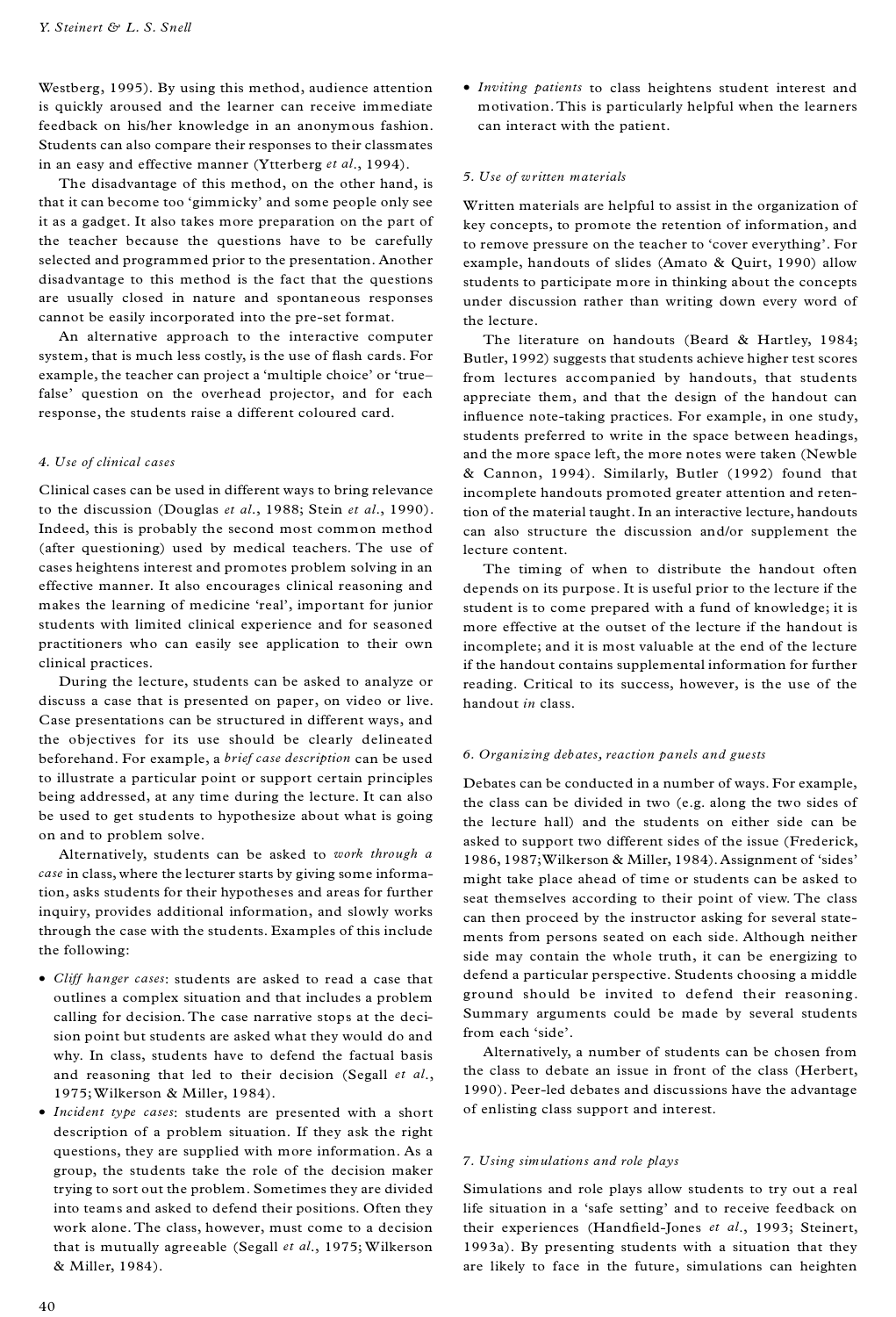attention and clinical relevance, and involve students at a number of levels in the lecture format. Role plays can also be used creatively in large classes. For example, students can be asked to role play a doctor-patient encounter and receive feedback from their peers. Alternatively, the teacher can role play a particular patient problem (e.g. a 24-year-old woman complaining of painful intercourse) and ask the students to take a history. Simulations can be used effectively as well. In a presentation on Parkinson's Disease, the teacher can demonstrate a number of abnormal gaits, and students can be asked to identify the differences among them.

#### *8. Using ®lms and videotapes*

Film clips or videotaped vignettes can be used as a trigger to promote discussion or to stimulate student thinking. Most often, the objective is to elicit an emotional as well as a cognitive response in the viewer and to 'trigger' meaningful discussion (Segall *et al*., 1975). For example, a short vide otaped segment can be used to illustrate a challenging patient interview and the students may be asked to react to what they saw.

Films or videotapes used for this purpose should usually be brief in duration and present only part of a situation in order to promote further inquiry or discussion. Videotapes are also useful for examining student attitudes and skills (Steinert, 1993b).

## *9. Audiovisual aids*

Certain audiovisual aids facilitate interaction more than others. Overhead projectors, for example, allow the presenter to maintain eye contact with the audience, to record audi ence responses, and to change the order of the presentation, which is not easily achieved when using 35 mm slides. Flip charts and whiteboards allow for the creation of diagrams or content during the lecture and easily permit the scribing of students' answers to questions, problem solving exercises or debates. Multimedia presentations and computer assisted learning also promote interactivity.

## *10. Using effective presentation skills*

Although the focus of this discussion is not on effective presentation skills per se, the presence or absence of such skills can determine the effectiveness of an interactive lecture. Clearly, if one does not have eye contact with the students or scan the audience, the lecture cannot be interactive! Similarly, the physical setting (e.g. a long, steep lecture hall vs one where members of the audience can see each other) can hinder or facilitate interaction.

## **What general strategies will help us to become more interactive?**

The previous section outlined a number of specific interactive techniques that teachers may consider using. The following general principles may help them to become more interactive.

(1) *B e willing to take risks and overcome your fears*. As we have stated earlier, giving an interactive lecture can be very risky, but taking the risk is worthwhile if it will enhance student learning. Identify your fears, be willing to take a risk and maintain your sense of humour. Most of all, be prepared for the unexpected!

- (2) Prepare—and practice. Many successful teachers will tell you that it takes longer to prepare an interactive lecture than a traditional one because of the need to pare down the material and to choose your methodology carefully. Preparation—and practice—is, therefore, the key.
- (3) *B e clear in your objectives and cut down on your material.* Whereas it is always important to have clear objectives, this becomes even more important in an interactive lecture. Remember that less is more; consider your three most important 'points' and build your lecture around them. Do not try to cover every topic in complete detail; when worried about 'leaving out' too much material, or not 'covering' everything, provide readings and handouts to supplement the material. Always ensure that your methods match your objectives.
- (4) *Prepare students for their role in interactive lectures.* As teachers, we cannot assume that students will know how to participate in a lecture or what behaviour is appropriate. Accustomed to being passive, students must learn to become active participants in the process of learning, and we must prepare them to do this over time. Setting rules at the beginning of your lecture and outlining how your session will be conducted is one way of preparing your students for taking an active role in the process of learning.
- (5) *Remain flexible—and do not overdo it.* Many teachers, once introduced to the concept of interactive lecturing, want to immediately apply their newly acquired skills. Remember to focus on one new technique at a time, and to remain flexible. Finally, be prepared to abandon your prepared agenda!

## **Conclusion**

As Frederick (1986) has said, the lecture method is here to stay. By using interactive techniques and strategies, students will become more involved in the learning process, retain more information and be more satisfied. So will the teacher!

## **Acknowledgements**

Grateful appreciation is expressed to the members of the McGill Faculty Development Advisory Committee, Drs Larry Conochie, Peter McLeod and Louise Nasmith, the group leaders and co-leaders of our workshops on *Interactive Lecturing*, and the workshop participants, who have all contributed to the ideas expressed in this manuscript.

## **Note**

[1] The word 'student' will be used to represent students at all levels of medical education, including undergraduate students, postgraduate students or residents, and practicing physicians. Moreover, although most of the examples used in this discussion refer to undergraduate and postgraduate education, the strategies suggested apply to continuing medical education and faculty development activities as well.